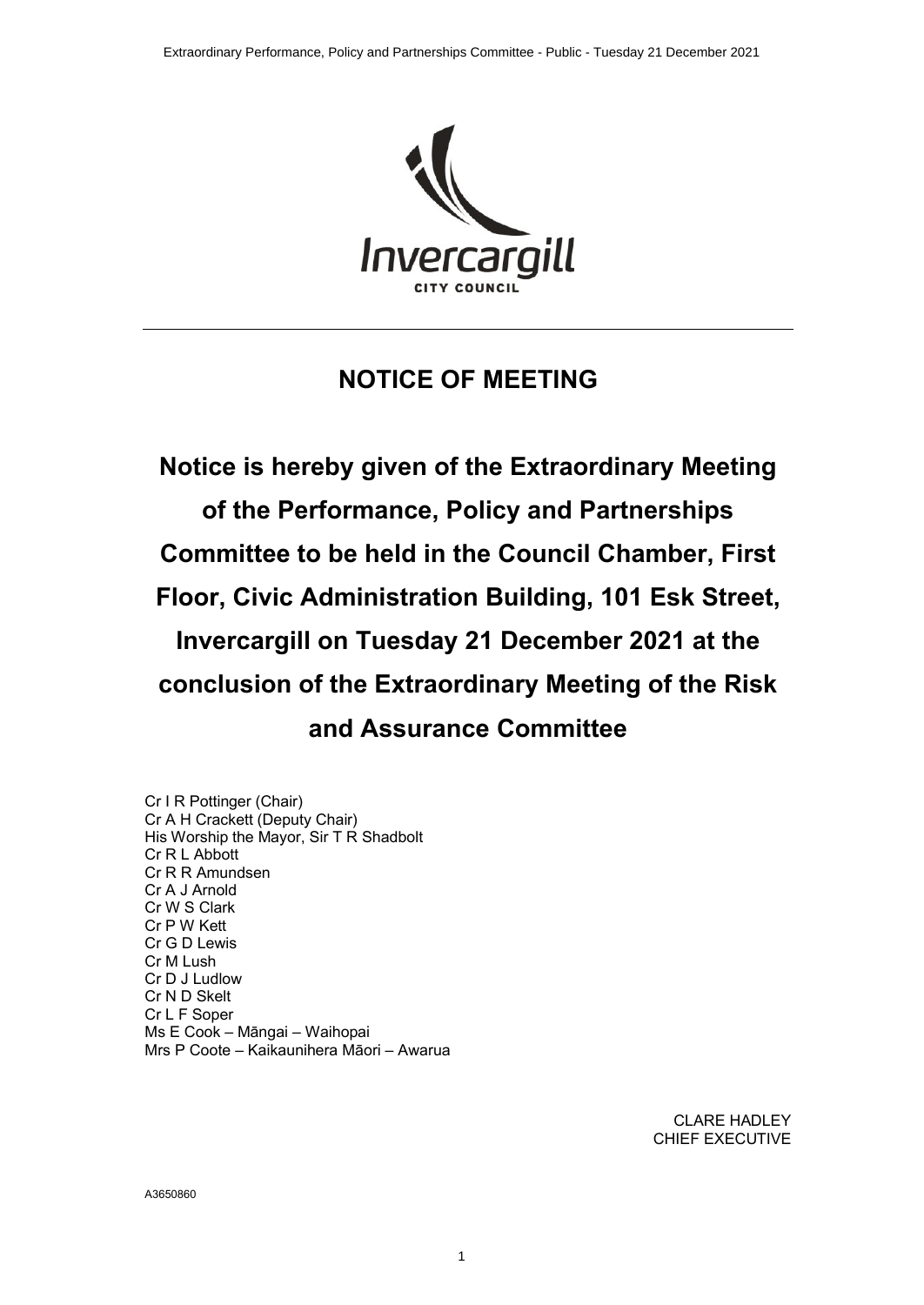# **Extraordinary Performance, Policy and Partnerships Committee - Public**

Invercargill City Council

21 December 2021 03:30 PM

## **Agenda Topic Page**

- 1. Apologies
- 2. Declaration of Interest
	- a. Members are reminded of the need to stand aside from decision-making when a conflict arises between their role as an elected representative and any private or other external interest they might have.
	- b. Elected members are reminded to update their register of interests as soon as practicable, including amending the register at this meeting if necessary.
- 3. Major Late Items
	- 3.1 Next Steps for City Block Proposal for Consultation in January 2022 (To be received in Public Excluded Session) To be Distributed Separately
		- 3.1.1 Appendix 1 Next Steps for City Block
	- 3.2 Annual Report (A3630210) To be distributed separately
		- 3.2.1 Appendix 1 Draft Annual Report
- 4. Public Excluded Session